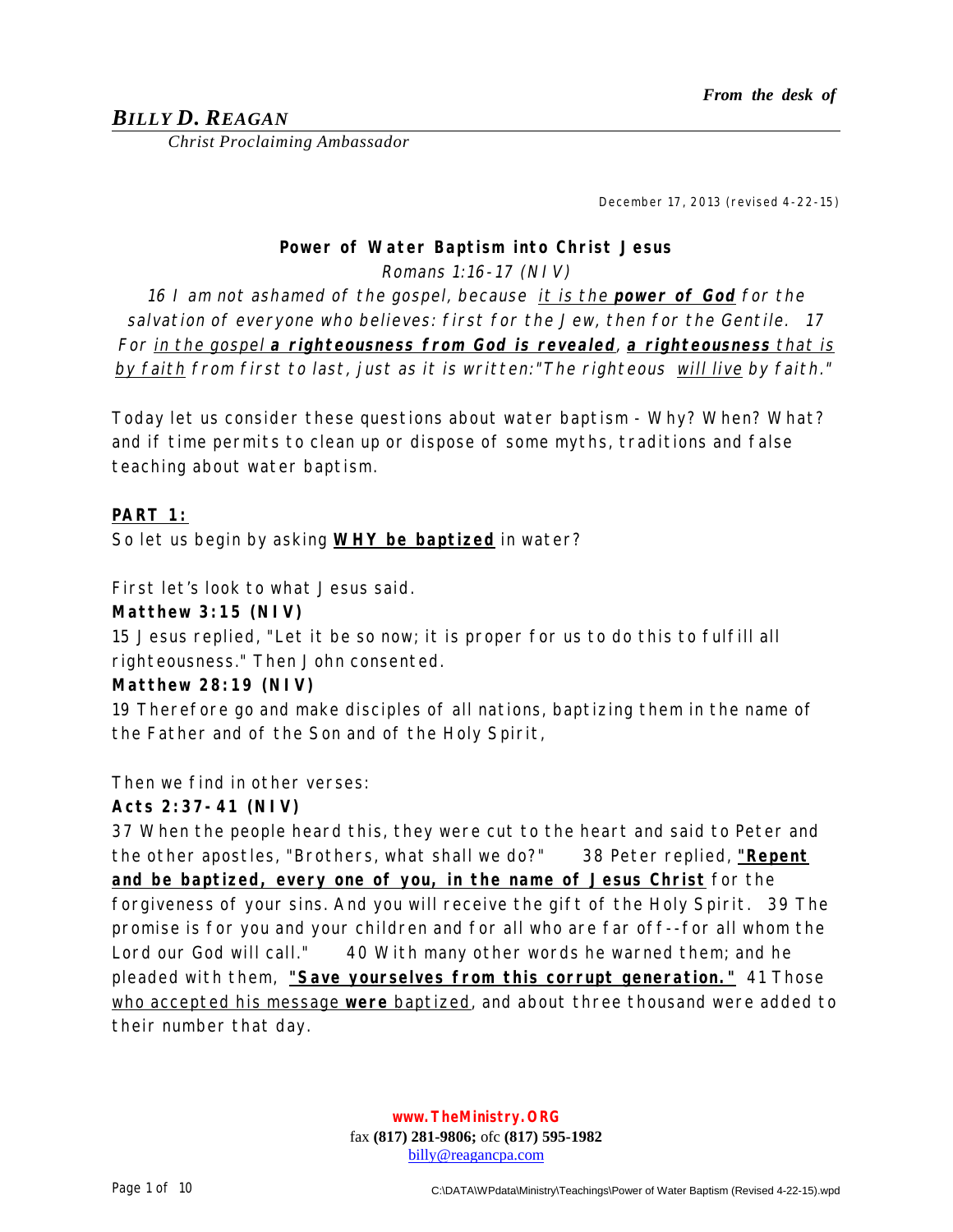1 **Peter 3:20-21 (NIV)** [my inserts]

20 who disobeyed long ago when God waited patiently in the days of Noah while the ark was being built. In it only a few people, **eight in all, were saved through water**, 21 and this water [the flood water] symbolizes **baptism that now saves you also**--not the removal of dirt from the body but the pledge of a good conscience toward God. **It saves you by the resurrection of Jesus Christ**,

In verse 20 '**saved'** is Greek 1295 diasozo, from Strong's Dictionary meaning escape, heal, save, whole et al: and from NASB Dictionary, safely through, saved.

In verse 21 '**saves**' is Greek 4982 sozo (sode'-zo) meaning to save (deliver), heal, preserve, save, be (make) whole:

According to the sozo definition we can say with certainty **completely saves/saved**.

So according to Jesus and these scriptures, this is **WHY** we that have believed are to be baptized.

- 1. commanded to do so to
- 2. fulfill all righteousness
- 3. saves (as a side note/verse) **Hebrews 7:25 (NIV)** [here too, **save** is Greek 4982, sozo] 25 Therefore he [Jesus] is able to **save completely** those who come to God through him, because he always lives to intercede for them.
- 4. And good conscience toward God (because we have obeyed Jesus)

The next question would be **WHEN to be baptized?**

In all the scriptures that speak of the water baptism, it was immediate. Let us read some of the passages that speak of the water baptism.

Begin with the verse 41 above that implies it was the same day they believed-they were baptized.

## **Acts 2:41 (NIV)**

41 Those who accepted his message were baptized, and about three thousand were added to their number that day.

# **Acts 16:25, 33-34 (NIV)**

25 About midnight Paul and Silas were praying and singing hymns to God, and the other prisoners were listening to them...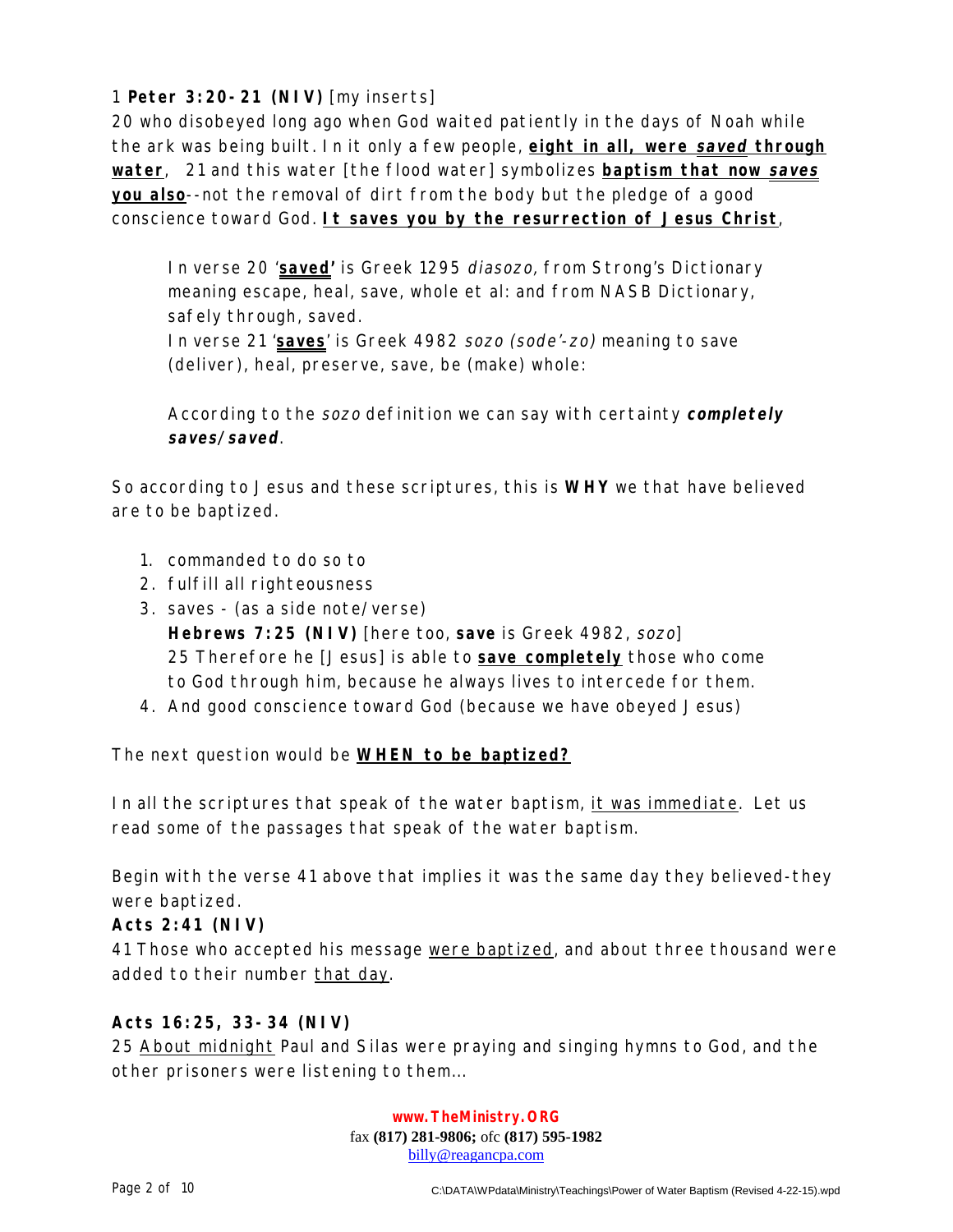33 At that hour of the night the jailer took them and washed their wounds; **then immediately** he and all his family were baptized. 34 The jailer brought them into his house and set a meal before them; he was filled with joy because he had come to believe in God--he and his whole family.

## **Acts 8:36 (NIV)**

36 As they traveled along the road, they came to some water and the eunuch said, "Look, here is water. Why shouldn't I be baptized?"

# **Acts 8:39 (NIV)**

39 When they came up out of the water, the Spirit of the Lord suddenly took Philip away, and the eunuch did not see him again, but went on his way rejoicing.

Here is one more verse

# **Acts 16:14-15 (NIV)**

14 One of those listening was a woman named Lydia, a dealer in purple cloth from the city of Thyatira, who was a worshiper of God. The Lord opened her heart to respond to Paul's message. 15 When she and the members of her household were baptized, she invited us to her home. "If you consider me a believer in the Lord," she said, "come and stay at my house." And she persuaded us.

Then of course when Paul believed as found in his testimony in

**Acts 9:18 (NIV)**

18 **Immediately**, something like scales fell from Saul's eyes, and he could see again. He got up and was baptized,

## **Acts 22:16 (NIV)**

16 And now what are you waiting for? Get up, be baptized and wash your sins away, calling on his name.'

In these five incidents we see that baptism took place almost immediately at the point of believing, the same day the message was believed. Why so? **Because the gospel message that was preached for sure had an importance on water baptism that caused all to immediately be baptized**. As already seen, it was to fulfill or complete all righteousness in their salvation and it was commanded by Jesus.

Now the next question - **WHAT HAPPENS in the water baptism**? Here the hope of this teaching is to release the POWER of God and the truth so that we as believers have a more victorious life in Jesus Christ in the NOW.

As seen in the focal verse, the gospel, the good news of Jesus Christ, is the POWER OF GOD for salvation. And in the gospel is a righteousness that is by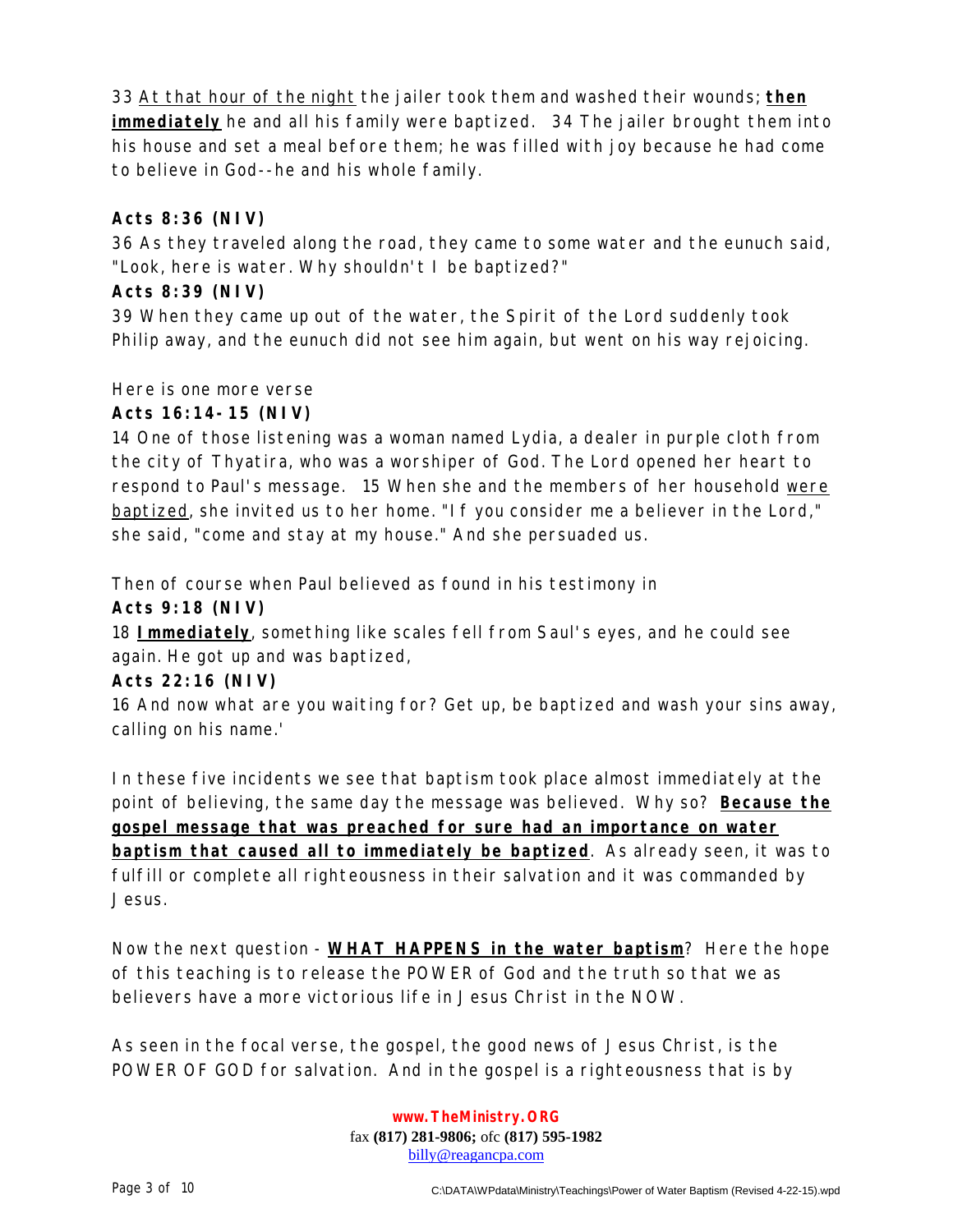faith. AMEN.

The most complete and comprehensive passage on what happens is found in Romans, chapter 6. It is so very important to see Paul makes it clear he is ONLY TALKING to those that WERE baptized and if one had not been baptized, they are unable to claim for themself the truths from the passage below from Romans. "don't you know those who were baptized..."!!! Let's look at those truths.

# **Romans 5:21 (NLT)**

21 So just as sin ruled over all people and brought them to death, now God's wonderful grace rules instead, giving us right standing with God and resulting in eternal life through Jesus Christ our Lord.

## **Romans 6:1-12 (NIV)**

1 What shall we say, then? Shall we go on sinning so that grace may increase? 2 By no means! **We died to sin**; how can we live in it any longer? 3 Or **don't you know** that all of us **who were baptized** into Christ Jesus **were baptized into his death**? 4 We were therefore buried with him through **baptism into death** in order that, just as Christ was raised from the dead through the glory of the Father, we too may live a new life. 5 If **we have been united with him** like this in his death, we will certainly also be united with him in his resurrection. 6 For **we know that our old self was crucified** with him so that the body of sin might be done away with, that we should no longer be slaves to sin-- **7 because anyone who has died has been freed from sin**. 8 **Now** if we died with Christ, we believe that we will also live with him. 9 **For we know** that since Christ was raised from the dead, he cannot die again; death no longer has mastery over him. 10 The death he died, he died to sin once for all; but the life he lives, he lives to God. 11 In the same way, **count yourselves dead to sin** but alive to God in Christ Jesus. 12 Therefore do not let sin reign in your mortal body so that you obey its evil desires.

## **Romans 6:11 (KJV)**

11 Likewise reckon ye also yourselves to be **dead indeed unto sin**, but alive unto God through Jesus Christ our Lord.

# So by faith, we must reckon this, count **yourself to be indeed dead to sin**-AND **believe it!**

Now look at the many areas of truth in this one revealing passage. FACT - this is ONLY speaking to those who WERE BAPTIZED. Therefore, this is not speaking to those that have not been baptized. This says loads - IF one has not been through the waters of baptism AFTER believing in Jesus there is still an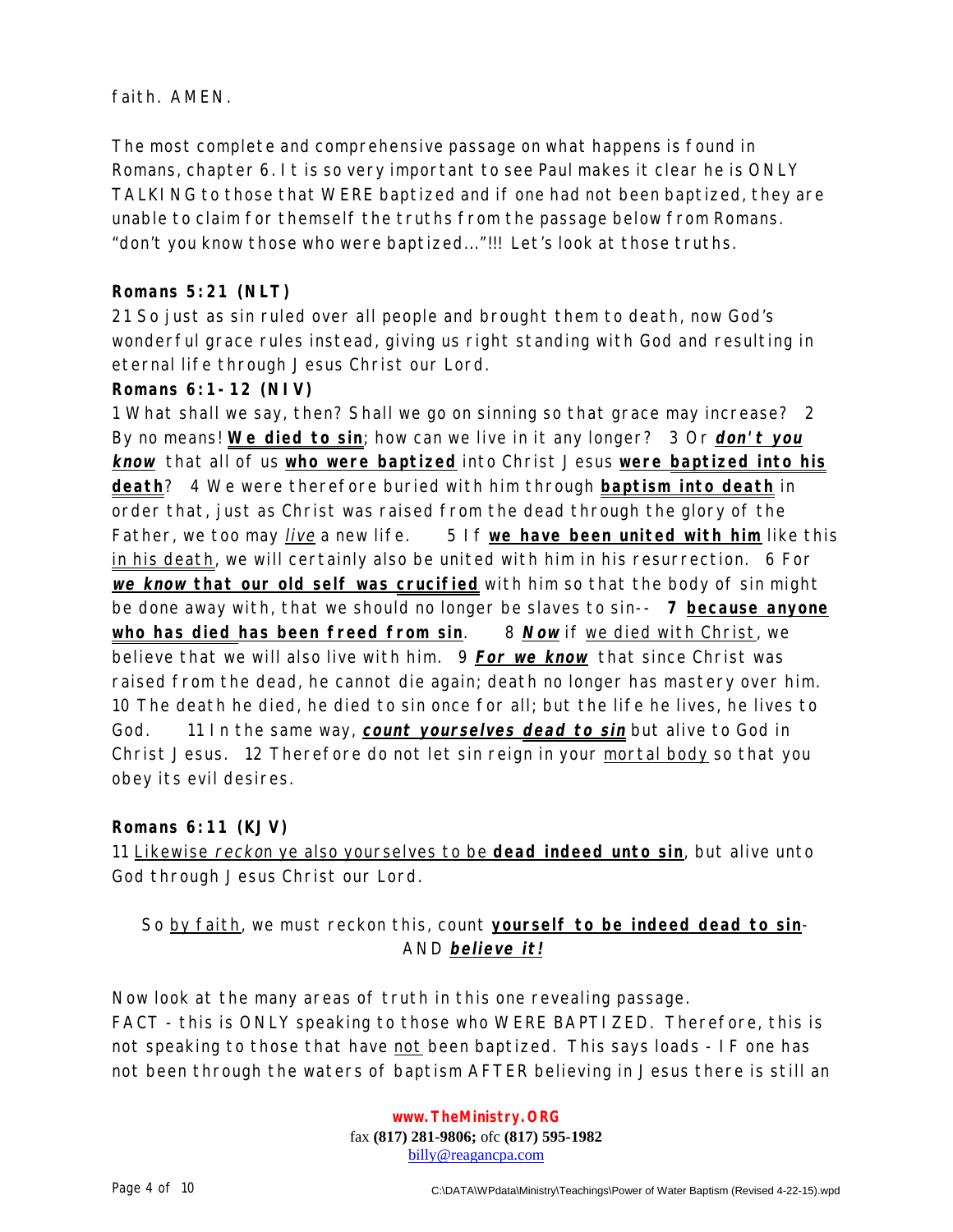issue of the body of sin alive and active in the mortal body (v12). Major fact - Again this passage applies only to those that WERE BAPTIZED.

To know - to know, really know, is a faith issue - to believe. As seen in verse 17 of our focal verse, a righteousness from God is **revealed that is by faith**. A righteousness by faith from first to last (or KJV 'faith to faith').

Heb 11:1 say that faith is .... to be **certain** of what we do not see. **Hebrews 11:1 (NIV)**

1 Now faith is being sure of what we hope for and certain of what we do not see.

So by faith WE KNOW... (Only for those that WERE BAPTIZED)

- 1. WE KNOW by faith we were united with Jesus This is Jesus the person. It was the man Jesus that died and we are united with HIM - stressing it is the PERSON JESUS we are united with Him in His death.
- 2. We KNOW by faith- the body of sin has been Crucified Put to death!
- 3. We KNOW by faith- since we died with Christ that we will also LIVE with Him and are saved from death through the water by His righteousness and by His resurrection.

#### **Galatians 3:27 (NIV)**

27 for all of you **who were baptized** into Christ have **clothed yourselves** with Christ.

Again - those who **were baptized**.

Here is a thought to ponder - the body is the only part of the triune man that needs to be clothed. Just a comment. Because remember

## **1 Thessalonians 5:23 (NIV)**

23 May God himself, the God of peace, sanctify you through and through. May your **whole** spirit, soul and body be kept blameless at the coming of our Lord Jesus Christ.

AGAIN the verse Heb 7:25 says 'saves completely' and here in 1 Thes 5:23, the whole person is the **spirit**, **soul** and **body**.

## **Hebrews 7:25 (NIV)**

25 Therefore he [Jesus] is able to **save completely** those who come to God through him, because he always lives to intercede for them.

CONCLUSION:

Our faith in Jesus gave us a rebirth of the spirit and the Spirit we received is the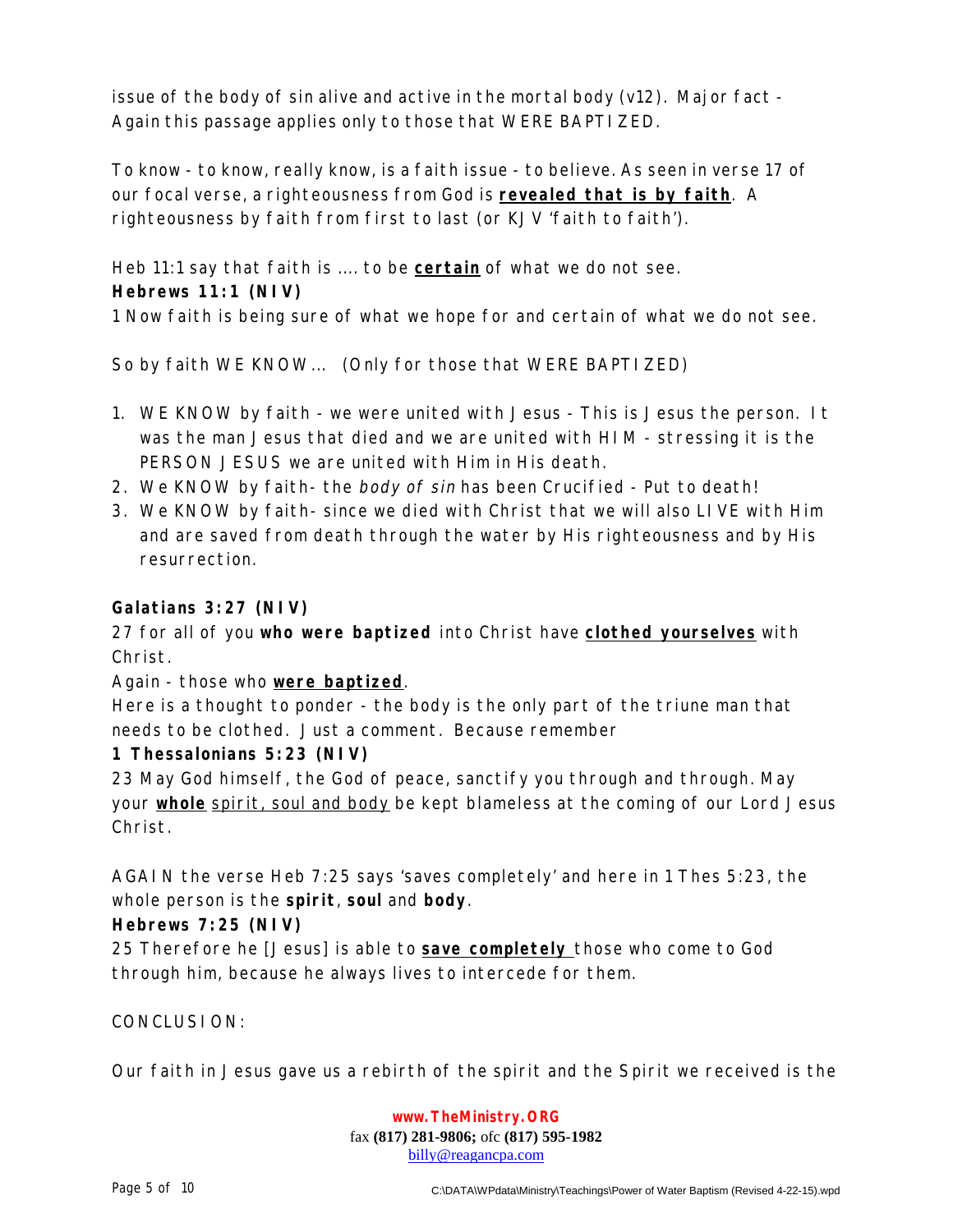seal, the mark for our redemption and eternal life (Eph 1:13; 4:30) and the new creation we are, is in our spirit (2 Cor 5:17)

But water baptism is for our mortal bodies and is what is needed to complete or fulfill ALL righteousness (Matt 3:15) and it is NOT a symbol but a powerful act of God through our act of obedience by faith that results in completion. Just as the flood waters of Noah was the symbol, it put to death all unrighteousness and the righteous were saved, water baptism now saves (sozo). Notice again the order of water baptism. It is for those 'who have believed' in Jesus. WHY, because before their repentance and confession of Jesus they had no righteousness and so water baptism is of no value.

**John 3:18 (NIV)** <sup>18</sup>Whoever believes in him is not condemned, but whoever does not believe stands condemned already because he has not believed in the name of God's one and only Son.

But because GOD HAS SAID, for those who were baptized it now puts to death the body of sin that we were born with through the seed of Adam (Gen 5:3) and born of water - natural birth. (John 3:5;1 Cor 15:47-48). Now by believing we are given a new spirit secure and sealed (Eph 1:13), and righteous. Then we are saved in our mortal bodies through the water baptism (1 Pet 3:21), and all righteousness is fulfilled or complete, for the whole spirit, soul and body.

The thief on the cross that God told would be with Him in paradise today was not water baptized because he was not going to need it. For he was going to be absent from his mortal body until the day of redemption at the resurrection. The REBIRTH with a new spirit that Jesus said was necessary (John 3:5) occurred when he believed therefore it was also true when we believed.

Praise God. It is only through the BODY and BLOOD of Jesus, the God of the universe in bodily form, that we have the incredible transformation and promise of complete righteousness. This should cause you to shout and rejoice. A side comment - And this is why in the Lord's Supper, communion is so critical to understand and recognize the Body and Blood of Jesus and His righteousness not our own sin ( 1 Cor 11:29) (more on that at another time/teaching.)

THEREFORE 'Know this', the power of the Gospel has not been fully experienced and is incomplete for the believer IF they have NOT been water baptized in the name of Jesus (Acts 2:38; Acts 10:48) OR the name of The Father, The Son and The Holy Spirit. (Matt 28:19).

Don't you know ALL of US who WERE BAPTIZED....!!! **John 17:17 (NIV)**  17 Sanctify them by the truth; your word is truth.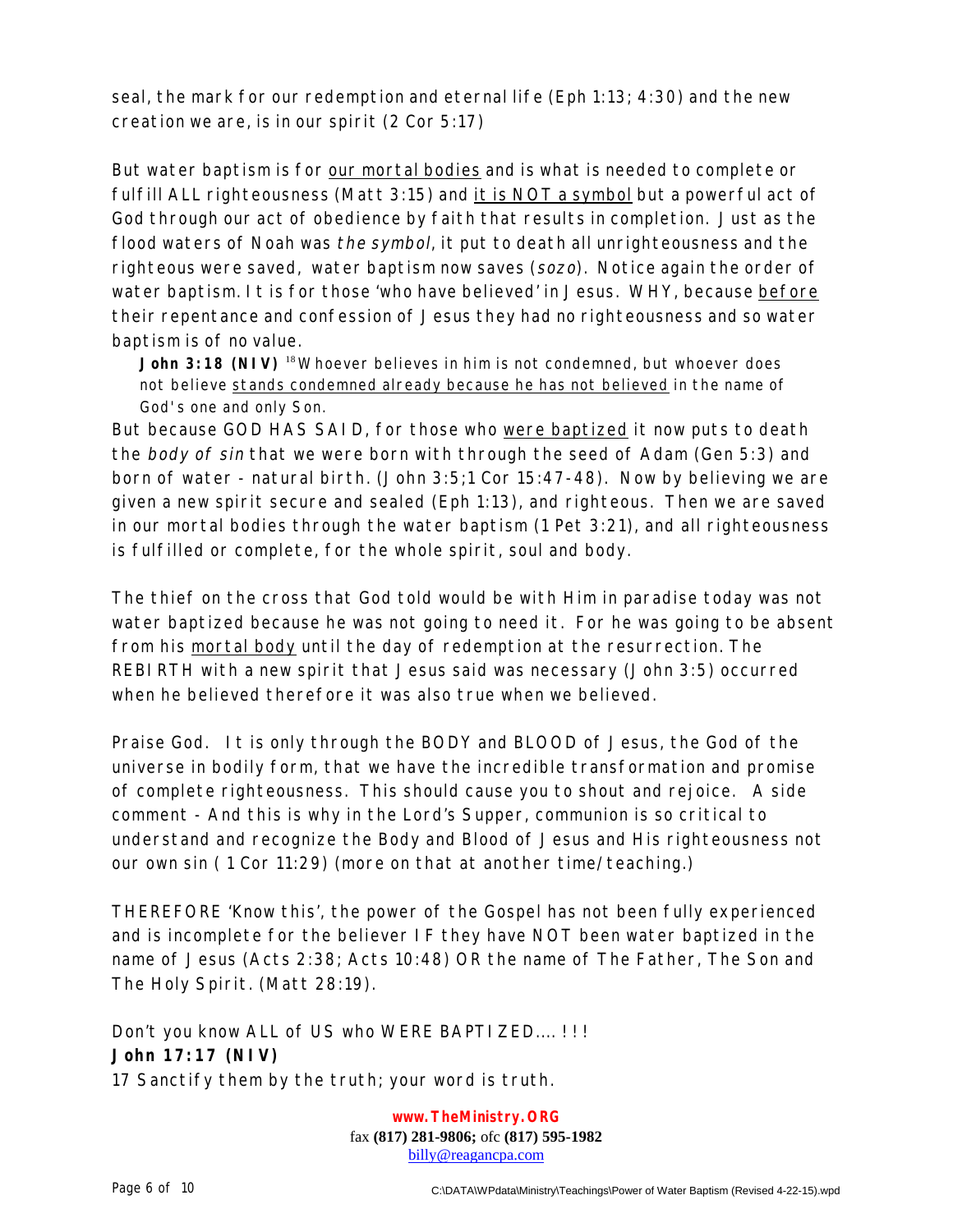## **PART 2:**

#### Mark 7:13 (NIV)

13 Thus you **nullify the word of God** by your tradition that you have handed down. And you do many things like that."

#### Matthew 15:6-7 (NIV)

6 he is not to 'honor his father' with it. Thus **you nullify the word of God** for the sake of your tradition. 7 **You hypocrites!** Isaiah was right when he prophesied about you:

Now consider this verse in Mark and Matthew. As we talk about the Power of God, know this, if the Word of God is nullified, made of no value, then the power of God is lost!

#### **Ephesians 3:20 (NIV)**

20 Now to him who is able to do immeasurably more than all we ask or imagine, according to **his power** that is at work within us,

Then again in our initial focal verse:

#### **Romans 1:16 (NIV**)

16 I am not ashamed of the gospel, because **it is the power of God** for the salvation of everyone who believes: first for the Jew, then for the Gentile.

What are some traditions and **unscriptural** teachings that **nullify** the power of God? We must not be contemptuous with God's word! Notice what Jesus said when traditions are allowed to override the Word of God Matt 15:7 "**You Hypocrites!**..."

## **False Teachings or Traditions:**

- 1. Preaching and calling water baptism a symbol or emblem of another event.
- 2. Preaching and teaching that this is an outward evidence of the inward rebirth or what has happened to us inwardly when we believed.
- 3. Baptizing any way other than full immersion.
- 4. Teaching that John 3:5 says 'born of water' refers to water baptism.
- 5. Teaching that water baptism is done as a 'public' confession of our decision to follow Jesus. This is not the case and never in scripture was it 'done' for this purpose, though done in a public setting such as a gathering at the river where there was water.

**1. -** Water baptism is **NOT** a symbol or emblem or ritual ordinance or just an example of something we do. There is not one verse that I have found that supports this. When water baptism is referenced like this it nullifies what we have found to be a fact according to scripture and must be believed so to work in POWER.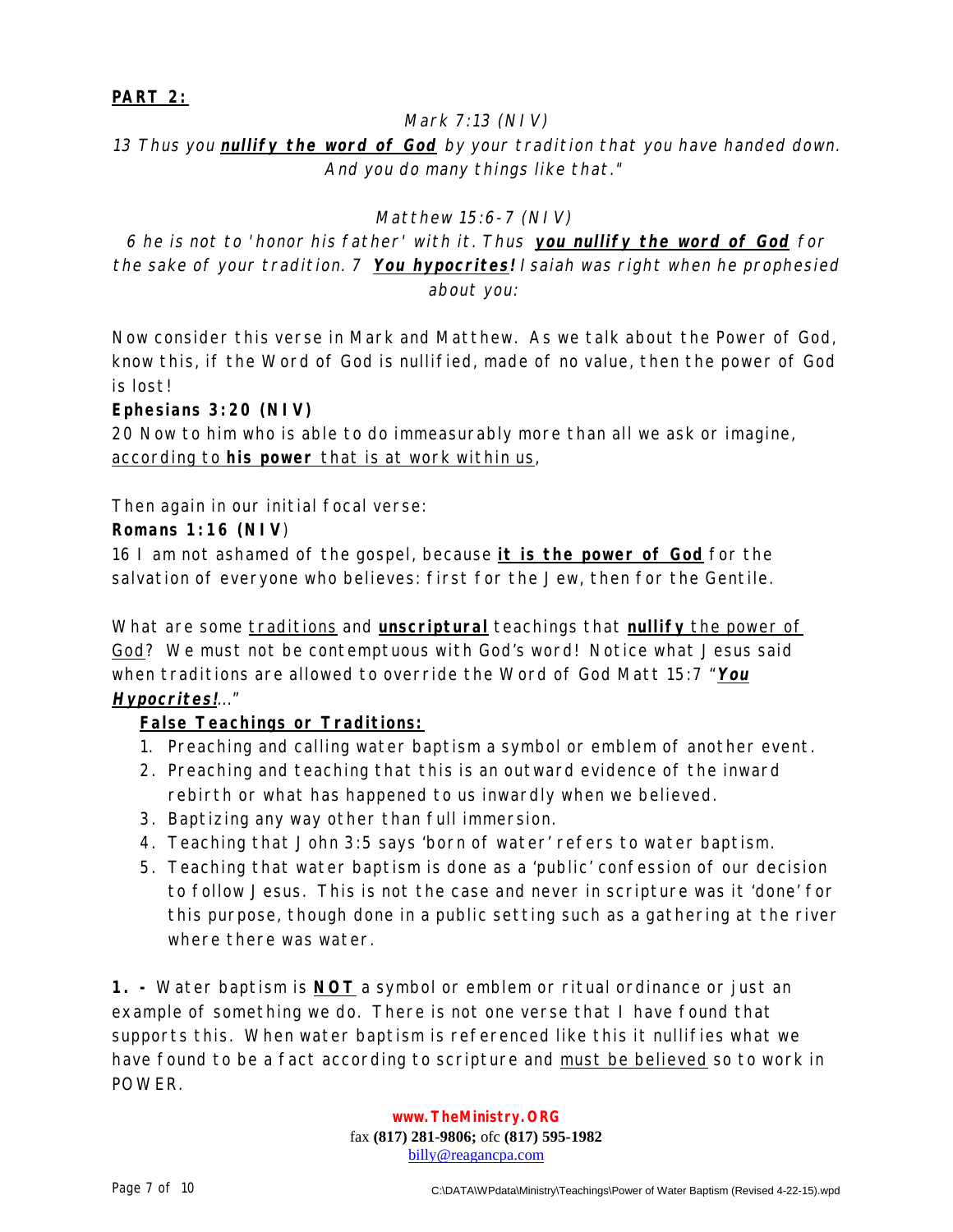# **John 8:31-32 (NIV)**

31 To the Jews who had believed him, Jesus said, "If you hold to my teaching, you are really my disciples. 32 Then you will **know the truth**, and the truth will set you free."

For we know, by faith, the body of sin was put to death in water baptism. For we know, by faith, we are united with Jesus, the person, in His death. And so in His righteousness and His resurrection we too will by faith live with Him. Praise God –what an amazing gift. WHAT GREAT POWER THIS IS!

**2.** - Here is another completely wrong teaching, "Baptism is outward evidence of an inward rebirth" Shocking! Listen closely here and understand in the name of Jesus.

Note the double underscores in the Rom 6:1-12 above. See the primary thing that has happened in water baptism is **'death'**. It is the only baptism in scripture that deals with death and therefore is unlike any of the other events in our salvation ! The rebirth was just that - a birth of the spirit not a death. Hallelujah. Water Baptism is real and has POWER activated by faith that we believe and know the body of sin was put to death, and we were united with the person Jesus Christ in His death and the fulfillment of ALL righteousness for the body and soul. Just as with Noah, all the unrighteous died, went to their graves. Yet the righteous lived. FIRST the death must happen to complete all righteousness if we are to stay in our mortal bodies. **So water baptism deals with death**. NOTE - before believing, the spirit was already dead from Adam's sin.

**3.**- Baptism by immersion. Let us start with some definitions and understanding: The words baptize, baptism and other English forms comes from the Greek primary word, G907 - **baptidzo** and its root is G911 **bapto**. There are a total of 5 Greek words that are found in the making of the variations of baptize, Gr907 thru 911 which are baptizo, baptisma, baptismos, baptistes and bapto. This root word, bapto, means to dip or dipped or sink. So the act of baptizing is to dip, sink or to dye (to fully immerse) as found in the English dictionary.

It is interesting that this is one of the words that has **not** been translated but transliterated into the English language. This is done so not to lose any of the full meaning of the word and what is meant. As it goes so often, things happen and over time the truth or intent gets skewed or lost.

Therefore, clearly baptism, by the mere word means 'immersion' into the element being used. There are several verses that speak of - coming up out of the water which confirms the meaning as found in the original Greek words.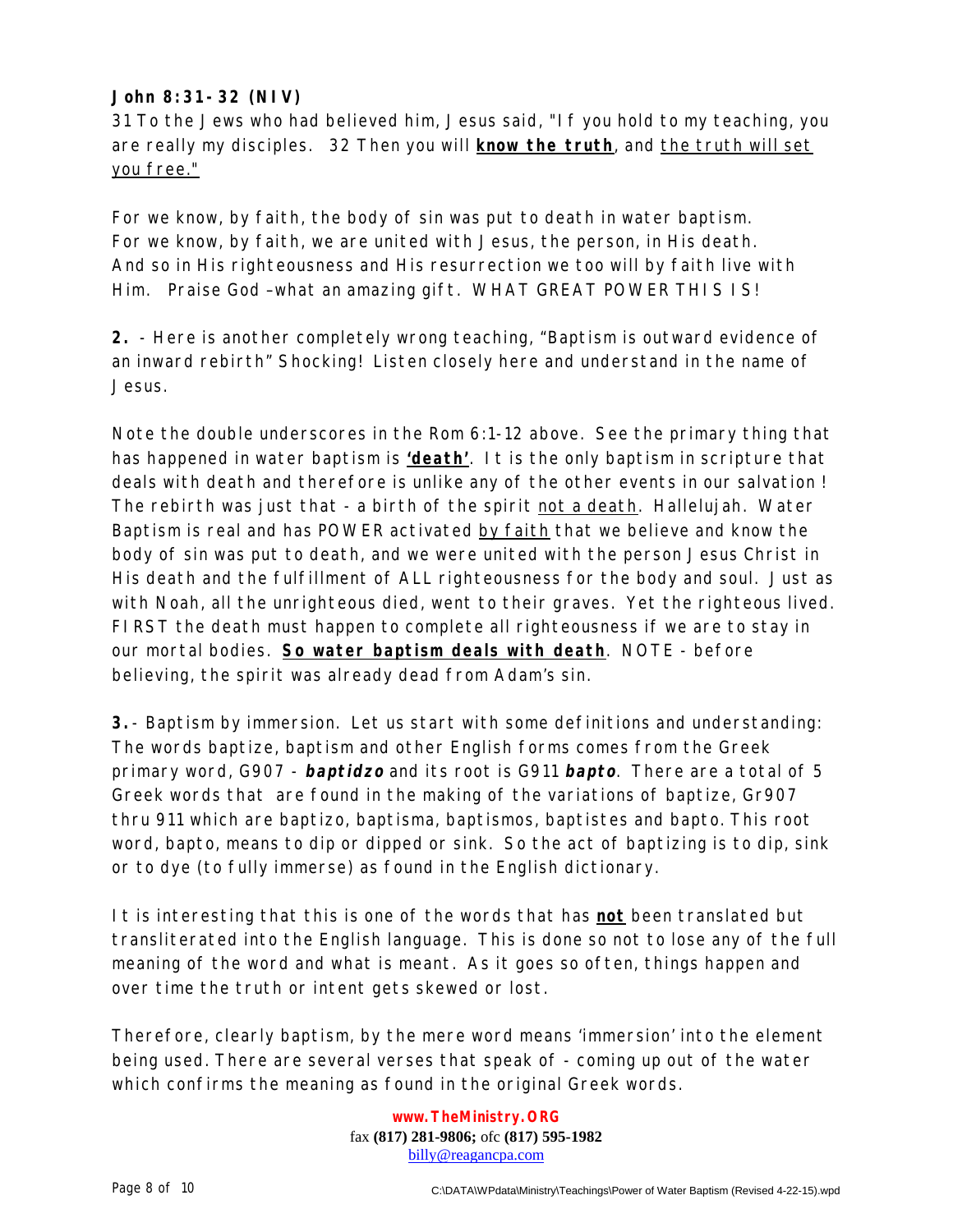**4.** - Now here is a clarification to many that use this verse and say it refers to water baptism.

# **John 3:5 (NIV)**

5 Jesus answered, "I tell you the truth, no one can enter the kingdom of God unless he is born of water and the Spirit.

First thought is **obvious**- BORN of water. As we have already seen the water baptism is not a birth. So this is not water baptism Jesus is speaking of.

Second. Verse 6 then explains born of water. John 3:6 (NIV) 6 **Flesh gives birth to flesh**, but the Spirit gives birth to spirit.

Here in verse 6 it is again very obvious that Jesus is speaking of the water from the natural birth through woman.

Just to seat this, another verse

# **1 Corinthians 15:46-47 (NIV)**

46 The spiritual did not come **first, but the natural**, and after that the spiritual. 47 The first man was of the dust of the earth, the second man from heaven.

**5.** - Many will call the water baptism a 'public confession of what you have believed'. When done before the church and others, that for sure becomes an element of the event in that setting. But scripturally that was not the purpose nor the need. As shown clearly in our  $2^{nd}$  question WHEN to baptize, we saw that it is as soon as possible after believing in Jesus as Son of God, as our Savior. It **never** was a planned event, delayed for the convenience of the baptizer or the family. IT WAS IMMEDIATE so to fulfill and receive all righteousness that God has given.

For it is written those 'who receive', and remember in Romans 6, those who WERE BAPTIZED.

## **Romans 5:17 (NIV)**

17 For if, by the trespass of the one man, death reigned through that one man, how much more will those **who receive God's abundant provision** of grace and **of the gift of righteousness** reign in life through the one man, Jesus Christ.

So I ask, if you have believed in the One and Only Begotten Son of God, Jesus Christ and have not received the COMPLETE gift of all His Righteousness, then get up and be baptized in the name of Christ Jesus.